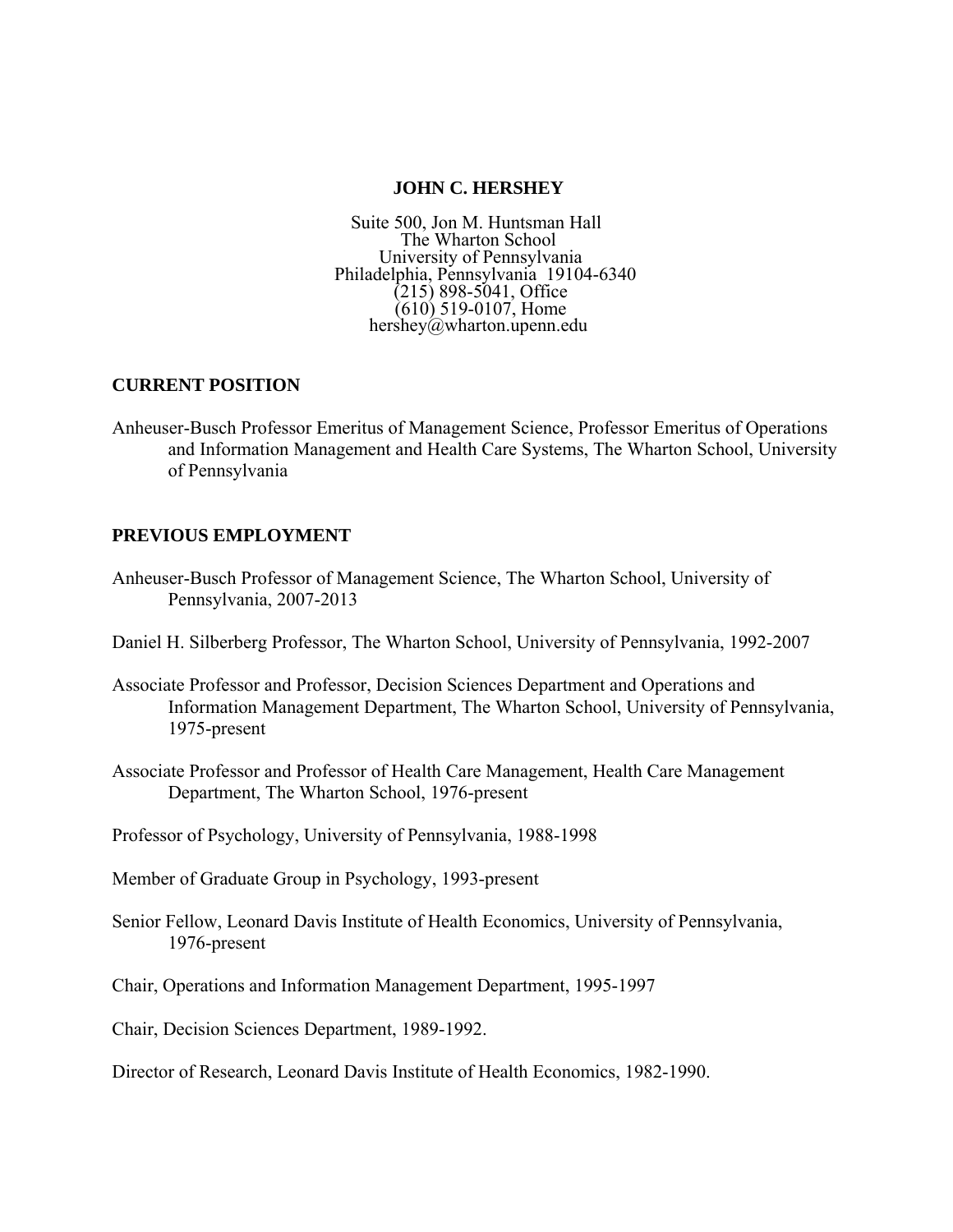Acting Executive Director, Leonard Davis Institute of Health Economics, 1983-1984.

Director, Health Care Administration Program, The Wharton School, 1976-1982

 Robert Wood Johnson Health Policy Fellow and Congressional Fellow, U.S. Congress, 1975-1976

 Assistant Professor, Graduate School of Business and School of Medicine, Stanford University, 1970-1975

Associate Director, Health Services Administration Program, Stanford University, 1972-1975

# **EDUCATION**

B.S., Mathematics, Carnegie-Mellon University, 1965 M.S., Operations Research, Stanford University, 1970 Ph.D., Graduate School of Business, Stanford University, 1970

## **PROFESSIONAL AFFILIATIONS**

The Institute for Operations Research and the Management Sciences Society for Medical Decision Making Society for Judgment and Decision Making

# **HONORS**

Excellence in Teaching Award, Wharton Undergraduate Division, 2010, 2013 Named a "Favorite Course" by MBA Program for Executives, 2005 Core Teaching Award for MBA Program for Executives, 2004 Distinguished Lifetime Service Award, Society for Medical Decision Making, 2003 Miller-Sherrerd MBA Core Teaching Award, The Wharton School, 1992, 1993, 1994, 1998, 1999, 2000 Wharton Excellence in Teaching Award, MBA Program, 1988, 1989, 1990, 1991, 1992 Best Paper Award, 1999, Journal of Risk and Insurance 1999 Telecon Award for Best Continuing Education Program, awarded for Wharton's Program in Building a Business Case Graduate Division Class of 1984 Teaching Award (for best teaching rating for the previous two years) , The Wharton School, 1988 Helen Kardon Moss Anvil Award for Teaching Excellence, The Wharton School, 1987 Bronze Medal Award in the 1973 "Society for Management Information Systems" Awards Paper Competition "Rookie of the Year" Teaching Award, Stanford Graduate School of Business, 1971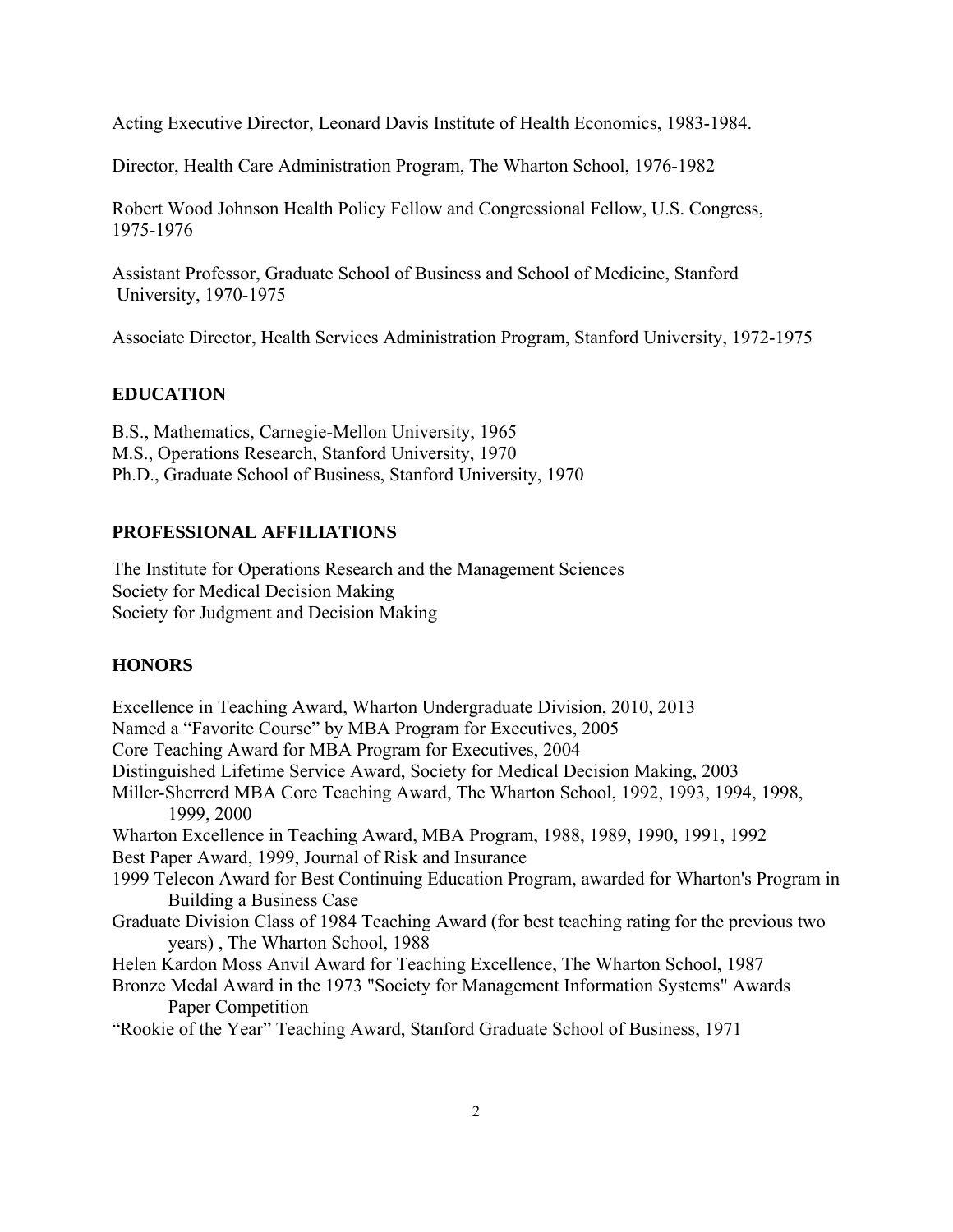# **PROFESSIONAL ACTIVITIES**

| Academic Director and Program Faculty, Advancing Business Acumen, 2013-2015              |
|------------------------------------------------------------------------------------------|
| Academic Director and Program Faculty, Women's World Banking Advanced Leadership         |
| Program, Wharton Executive Education, $2011 - 2012$                                      |
| Academic Co-Director and Program Faculty, Critical Thinking Program, Wharton Executive   |
| Education, 1997 – 2013                                                                   |
| Academic Director and Program Faculty, Executive Development Program, Wharton Executive  |
| Education, $2005 - 2008$                                                                 |
| Academic Director and Program Faculty, Advanced Management Program, Wharton Executive    |
| Education, $2000 - 2005$                                                                 |
| Academic Director and Program Faculty, Decision Models for Management Program, Wharton   |
| Executive Education, 1999 – 2002                                                         |
| Academic Director and Program Faculty, UNIMED/FAAP Executive Program, 2003 -2005         |
| Academic Director and Program Faculty, Textron Global Leadership Forum, 2004             |
| Academic Co-Director and Program Faculty, Novo Nordisk Program on Decision Making, 2000. |
| Academic Director and Program Faculty, Lucent Leadership Program, 1998–2001              |
| Advisory Board and Program Faculty, The Johnson & Johnson - Wharton Fellows Program in   |
| Management for Nurse Executives                                                          |
| Advisory Board and Program Faculty, SmithKline Beecham Executive Management Program      |
| Advisory Committee, 1990-1996                                                            |
| Program Faculty, Wharton Staff Training Program, 2002, 2003, 2004, 2005, 2007, 2008      |
| Program Faculty, Succeeding as an Executive: The Wharton Executive Development Program   |
| for Managed Care Medical Directors, 2003 – 2005                                          |
| Program Faculty, Building a Business Case, Wharton Executive Education, 1998 - 2000      |
| Program Faculty, Wharton Fellows in eBusiness Program, 2000, 2001                        |
| Program Faculty, Merck Program for Leaders, 2002, 2003                                   |
| Program Faculty, Pricing Strategies Program, 2004                                        |
| Program Faculty, DePuy Leadership Development Program, 2004                              |
| Program Faculty, CanTV Leadership Workship, 2004                                         |
| Program Faculty, Wharton Essentials of Management Program, 2005, 2007 - 2009             |
| Program Faculty, Fidelity Investments Leadership Program, 2006                           |
| Program Faculty, Del Monte Sales Leadership Program, 2006                                |
| Program Faculty, Land Lease Executive Development Program, 2007                          |
| Program Faculty, Dubai Leaders Program, 2007                                             |
| Program Faculty, Estee Lauder General Management Program, 2007                           |
| Program Faculty, Merrill Lynch Investment Banking Institute Program, 2007                |
| Program Faculty, InBev Global Leadership Development Program, 2007                       |
| Program Faculty, Program for Gaming Executives, 2007                                     |
| Program Faculty, United Healthcare President's Leadership Program, 2007                  |
| Program Faculty, UBS Program for Women Reentering the Workforce, 2007                    |
| Program Faculty, United Health Group Ovations Leadership Challenge, 2007                 |
| Program Faculty, Women's World Banking Advanced Leadership Program, 2010, 2012           |
| Program Faculty, China CITIC Bank Global Executives Program, 2010                        |
| Program Faculty, Leading the Effective Sales Force, 2011 - 2014                          |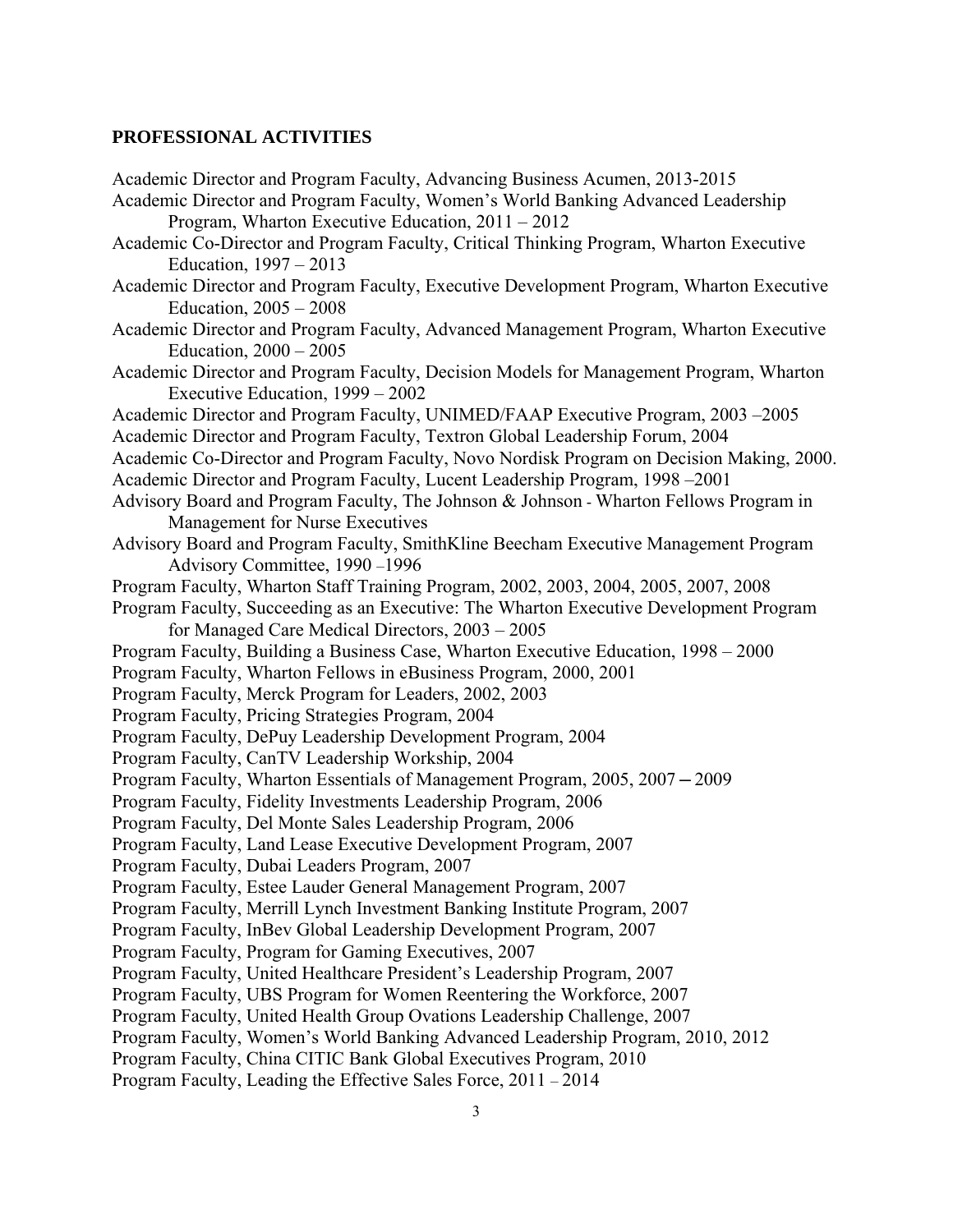Program Faculty, Building Effective Alliances, Toronto, 2011 Program Faculty, High-Potential Leaders, 2011 – 2015 Program Faculty, Making Strategy Work, 2011 – 2015 Program Faculty, Rongsheng Leaders Program, 2011 – 2013 Program Faculty, American Institute for Pediatric Dentistry Advanced Leadership Institute, 2012 Program Faculty, Income Tax Department of India Foundations of Change Management Program, 2012, 2013 Program Faculty, Leadership in the Knowledge Society, 2012 Program Faculty, Shanghai Institute of International Finance Leadership Program, 2012, 2013 Program Faculty, New Oriental Leadership Program, 2012, 2014, 2015 Program Faculty, Crown Prince Court Leadership Program, 2013 Program Faculty, E-House Holdings Executive Program, 2013 – 2015 Program Faculty, SDM Executive Leadership Program, 2013, 2014 Program Faculty, Nanying Strategic Thinking and Execution Program, 2014 Program Faculty, NIDA Leadership Program, 2014 Program Faculty, Penn Executive Veterinary Leadership Program, 2014 Program Faculty, Wharton Women's Leadership Program, 2014, 2015 Program Faculty, Colonial First State Leadership Program, 2015 Program Faculty, CREA Leadership Program, 2015

#### **University and School Committees since 1986:**

 Faculty Search Diversity Advisor, 2012-present Executive Education Faculty Development Committee, 2010-present Implementation Committee for New WEMBA Curriculum, 2011 Wharton Academic Freedom and Responsibility Committee, 2010 – 2011 Dean's Advisory Committee, 2009-2011 Executive Education Faculty Advisory Committee, 2004 – 2013 Advisory Committee on Group Assessments for MBA Admissions, 2010, 2011 Wharton Advisory Committee on Global Initiatives, 2010, 2011 MBA Review Committee, member then advisor, 2009, 2010 Advisory Committee for Open Enrollment programs, Wharton Executive Education, 2009, 2010 Wharton Dean Search Committee, 2007 Wharton Vice Dean for Executive Education Search Committee, 2008 Chair, Zell-Lurie Real Estate Center Quinquennial Review Committee, 2006 – 2007 Governing Board, Penn Program in Nonprofit/Non-Governmental Leadership, 2005 – 2008 Preparation for Teaching Committee, Deputy Provost's Office, 2002 – 2003 Chair, Real Estate Department Quinquennial Review Committee, 2002 – 2003 Chair, Wharton Advisory Committee on Faculty Personnel, 2001 – 2002 Wharton Advisory Committee on Faculty Personnel, 1986 – 1988, 2000 – 2002 Research Policy Committee, The Wharton School, 1999 – 2000 Chair, Wharton Academic Freedom and Responsibility Committee, 2000 – 2002 Wharton Dean's Council on Education, 2000 – 2001 Wharton Graduate Core Committee, 1994 – 2005 Cluster Head, Wharton Graduate Division, 1994 – 2005 Wharton MBA Executive Committee, 1998 – 2000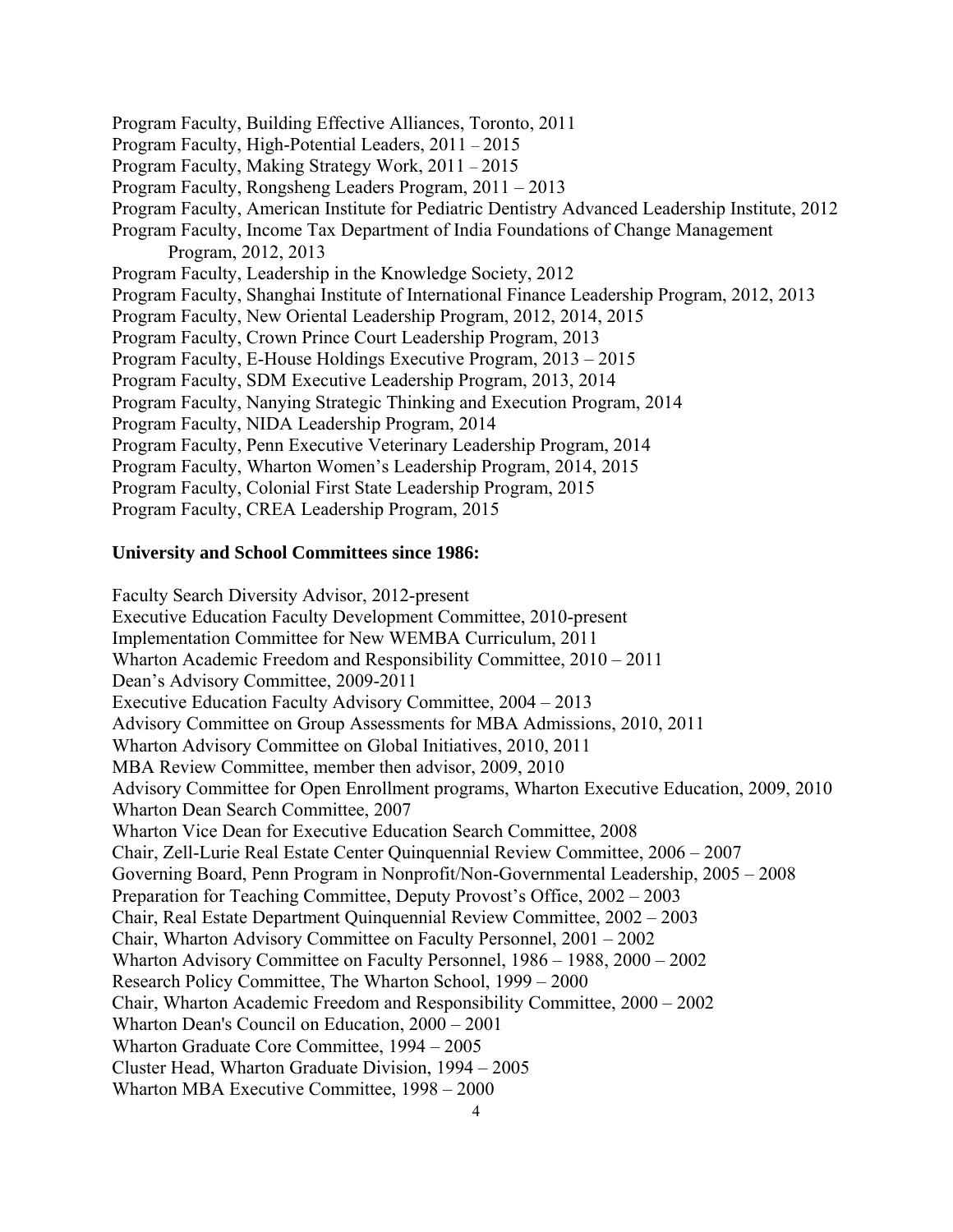Member, Quinquennial Review Committee, Marketing Department, 1997 University Honorary Degrees Committee, 1995 – 97 Member, Implementation Committee for New WEMBA Curriculum, 1993 – 94 Chair, Implementation Committee for New MBA Curriculum, 1992 – 93 MBA Curriculum Committee, 1987 – 1988 Senate Committee on Academic Freedom and Responsibility, 1986 – 89 University Personnel Benefits Committee, 1988 – 1991

## **Center and Departmental Committees**

Chair and member, over 140 committee assignments in three Centers and four Departments

## **Other Service**

Editorial Board, Wyeth Program on "Succeeding as an Executive," 2003-2005 Editorial Board, Wharton Publishing, 2003-2008 Finance Committee, Society for Medical Decision Making, 1986-1992, 2003-2008 Associate Editor, *Operations Research*, 1983-88 Editorial Board, *Journal of Health Administration Education*, 1983-1990 Editorial Board, *Journal of Behavioral Decision Making*, 1987-present Editorial Board, *Medical Decision Making*, 1987-1991 Secretary-Treasurer, Society for Medical Decision Making, 1987-1989 Governing Board, Society for Medical Decision Making, 1987-1990 Scientific Program Committee, Meeting of the Society for Medical Decision Making, numerous years Chair, Administrator Search Committee, Society for Medical Decision Making, 1989-1990 Publications Committee, Society for Medical Decision Making, 1987-88 Awards Committee, Special Issue on Health Care, *Operations Research*, 1976 Health Planning and Health Policy Analysis Task Force of the Accrediting Commission on Education for Health Services Administration, 1977-1980 Numerous external reviews of universities, schools, departments, and centers Numerous site visits for Department of Health and Human Services Numerous site visits for Accrediting Commission on Education for Health Services Administration Joint AUPHA/ASPH Epidemiology Task Force, 1981-84 Reviewer for *American Journal of Public Health, Annals of Internal Medicine*, *Behavioral Decision Making*, *Journal of Clinical Epidemiology*, *Decision Sciences*, *Health Education Quarterly*, *Health Services Research*, *Hospital and Health Services Administration*, *Journal of Experimental Psychology*, *Human Perception and Performance*, *Journal of Forecasting, Journal of General Internal Medicine, Journal of Health Administration Education*, *Journal of Risk and Insurance*, *Journal of Risk and Uncertainty, Judgment and Decision Making, Management Datametrics*, *Management Science*, *Medical Care*, *Medical Decision Making*, *New England Journal of Medicine*, *Omega*, *Operations Research*, *Organizational Behavior and Human Decision Processes*, *Production and Operations Management, Risk Analysis*, *Socio-Economic Planning Sciences, Vaccine,* Center for the Study of Aging, John Wiley and Sons, National Center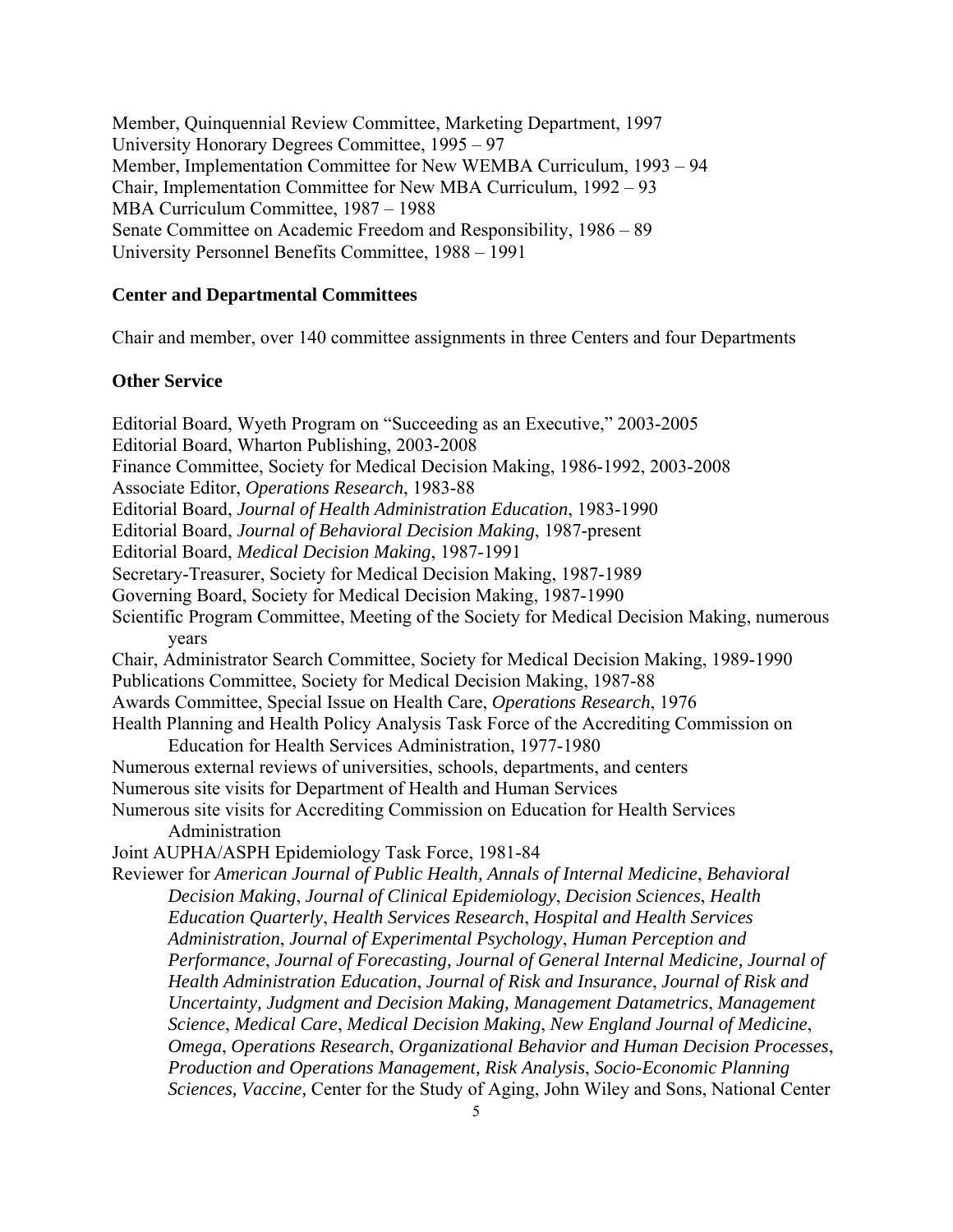for Health Services Research, National Health Care Management Center, National Heart, Lung and Blood Institute, National Science Foundation, Prentice-Hall, Sage Publications, Elsevier, Wiley, Wharton Publishing, Harvard Business School Press.

#### **CONSULTING**

IBM, Systems Manufacturing Division Ernst and Young, Management Services Division Stanford University Hospital Medicus Corporation Subcommittee on Health and Scientific Research, Committee on Labor and Human Resources, U.S. Senate Association of American Medical Colleges Hospital of the University of Pennsylvania Einstein Medical System Southeastern Pennsylvania Health Systems Agency Central Jersey Health Planning Council American Medicorp Office of the Secretary, Department of Health and Human Services Kellogg Foundation University of Maryland, School of Medicine Hall-Mercer Associates, Pennsylvania Hospital Temple University School of Medicine Accrediting Commission on Education for Health Services Administration Johnson & Johnson Robert Wood Johnson Foundation Health Learning Systems Inc. Veterans' Administration Philadelphia Association for Clinical Trials **Squibb** National Institutes of Health, National Cancer Institute Centers for Disease Control Hewlett-Packard Hoechst Marion Roussel Merck Novo Nordisk Wyeth Textron Campbell Soup Intel Interdisciplinary Solutions Mayo Clinic Philadelphia Gas Works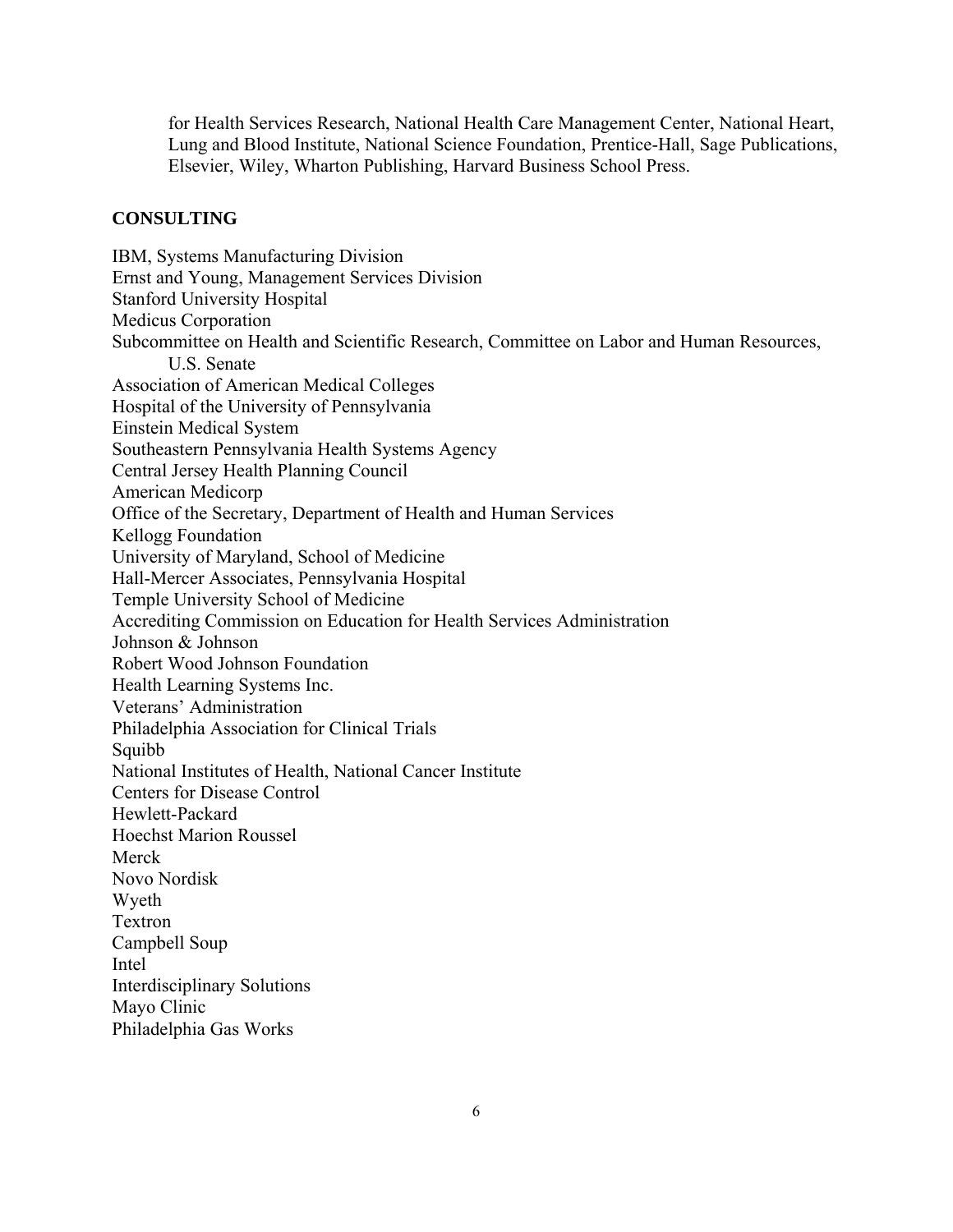## **GRANTS**

- HEW Contract HSM-110-70-383, "The Effect of the Livingston Health Center on its Community," (senior investigator), 1970-1972, \$439,709
- HEW Contract HSM-110-72-178, "Empirical Analysis of Evaluation of a Health Care Management Information System," (senior investigator), 1972-1974, \$320,391
- HEW Grant NIH 5T01 HS 00173-01,02,03, "Health Services Administration Training Program," (senior and principal investigator), 1972-1975, \$254,000
- California Regional Medical Programs Contract ROP-74-47-FSO5, "Quality Review Implementation in a Community Hospital," (co-principal investigator), 1974, \$15,000
- Parker B. Francis Foundation Grant, "Management of Allied Health Personnel in Outpatient Settings," (co-principal investigator), 1974-1975, \$68,000
- HEW Grant 5-A04-AH-02118-02, "Health Care Administration," (principal investigator), 1976-1977, \$93,000
- HEW Grant A19-AH-00016, "Health Care Administration Program Traineeships," (principal investigator), 1978-1980, 1979-1981, 1980-1982, and 1981-1983, \$200,000
- HEW Grant 1-E10-AH-00016, "Health Care Administration Program Grant," (principal investigator), 1978-1980, 1979-1981, 1980-1982, and 1981-1983, \$420,000
- HEW Grant 1-RO3-HS-03543-01, "Analysis of Regional Health Planning Methodologies," (co-principal investigator), 1978-1980, \$53,000
- H.J. Kaiser Family Foundation Health Care Administration Program Grant, (co-principal investigator), 1979-present, \$1,100,000
- NIH Grant 1-POAG-03934, "Vertically Integrated Systems: A Preliminary Study," (principal investigator), 1983-1984, \$4000
- HHS Grant HS-04953, "Derived Thresholds in Medical Decision Making," (senior investigator), 1983-1985, \$167,000
- NSF Grant SES-8218565, "Combining Continuously-Scaled with Dichotomous Diagnostic Tests," (principal investigator), 1983-1985, \$59,000
- IBM Cooperative Program with the University of Pennsylvania, THRESHOLD, "Microcomputer- Based Aids for Medical Decision Making: Research and Teaching Applications," (senior investigator), 1984-1986
- HHS Grant HS-05173, "Adverse Selection in Multiple-Option Group Insurance," (senior investigator), 1985-1990, \$632,000
- IBM "Courseware Development for Management of Information Systems," (principal investigator), 1986-1987, \$30,000
- NSF Grant SES-8509807, "Heuristics and Biases in Diagnostic Decisions," (co-principal investigator), 1986-1987, \$35,000
- HHS Grant T32 HS 00009, "Advanced Training in Health Services Research," (co-principal investigator), 1986-1991, \$1,173,000
- Robert Wood Johnson Foundation Grant 12545, "Nursing Home Infirmaries as a Cost Saving Strategy," (Senior Investigator), 1987-1990, \$298,000
- University of Pennsylvania Research Foundation, "Women's Priorities in Seeking Gynecological Care and Their Evaluation of Their Own Gynecologists," (principal investigator), 1988- 1989, \$17,000
- Health Care Financing Administration, "Diagnostic Tests, Technical Component," (Senior Investigator), 1988-1989, \$98,000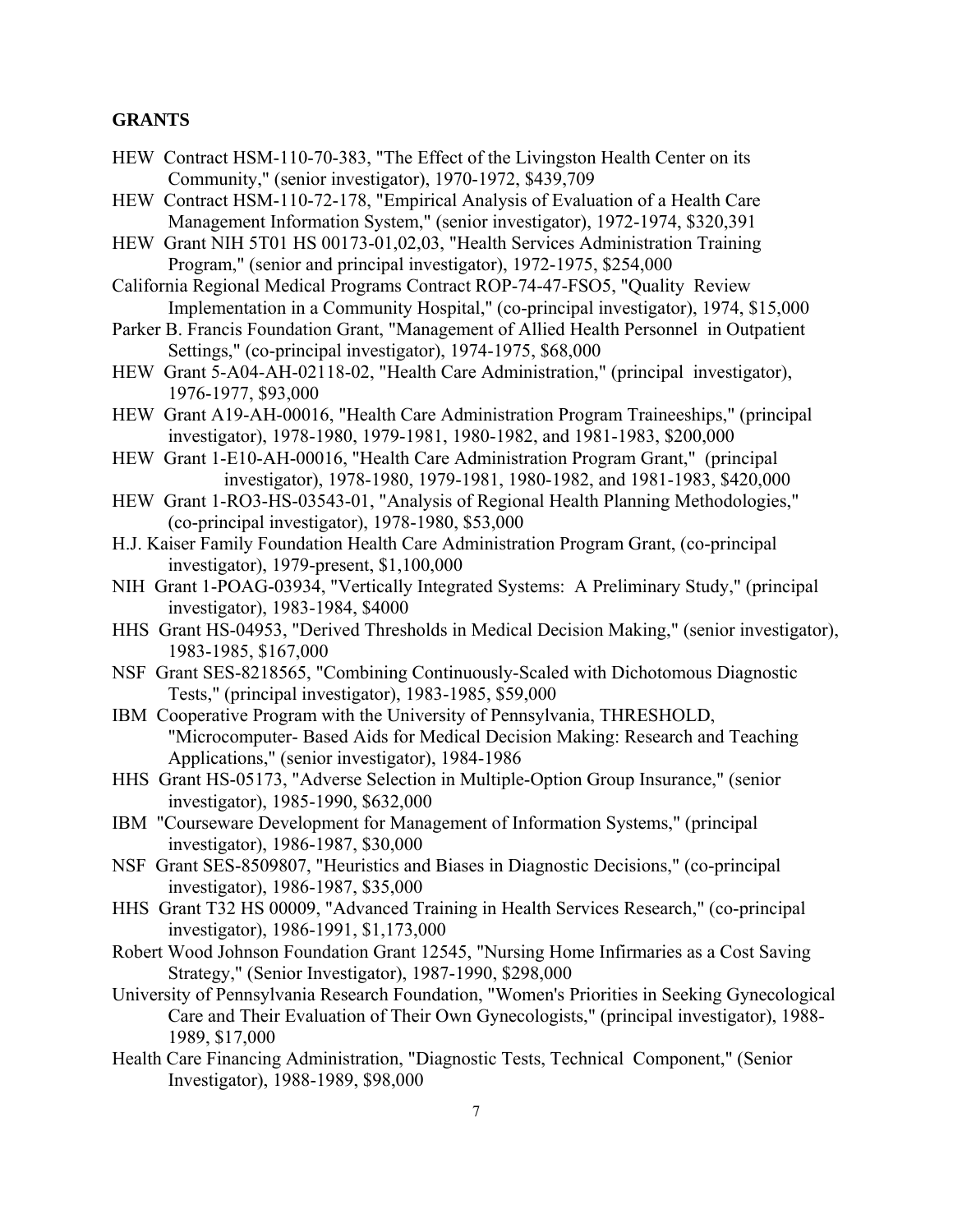- Merck, Sharpe & Dohme, "Fellowships in Health Economics," (co-principal investigator), 1988- 1990, \$200,000
- NSF Grant SES-8809299, "Coping with Risk Decision Biases in Insurance and Compensation," (co-principal investigator), 1988-1992, \$1,223,000
- Hartford Foundation, "Development of a Community Hospital Quality Index," (senior investigator), 1988-1990, \$454,000
- University of Pennsylvania Research Foundation, "Why Do People Buy Insurance for More than just Reduction of Risk?" (principal investigator), 1989-1990
- Hartford Foundation, "Corporate Hospital Rating Project," (senior investigator), 1991-1993, \$750,000
- Health Care Financing Administration, "Computer Assisted Test Interpretation: Use, Effects, and Privacy," (senior investigator), 1990-1991
- National Institutes of Health, "Prescriptive Decision Modeling for Cystic Fibrosis Screening," (co-principal investigator), 1991-1993, \$250,000
- National Institutes of Health, "How Much Information About the Risk of Cystic Fibrosis do Couples Want?" (senior investigator), 1991-1993, \$250,000
- AHCPR Grant 1-PO1-HS06481, "Outcome Assessment for Patients with Biliary Tract Disease," (senior investigator), 1989-93, \$1,200,000
- National Institutes of Health, "Cost-Quality Tradeoffs in Cancer Screening, Diagnosis, and Treatment" (senior investigator), 1998-2000, \$240,000
- National Institutes of Health. "Improving Value Measurement in Cost-Effectiveness to be Fair to the Elderly and People with Disabilities," (senior investigator), 1998-2001, \$580,000
- National Institutes of Health. "Exploring Discrepancies between Patient and Public Utility Ratings," (senior investigator), 2000-2005, \$132,000
- National Institutes of Health. "Genetic Testing and the Economics of Life Insurance," (senior investigator), 2000-2006, \$812,000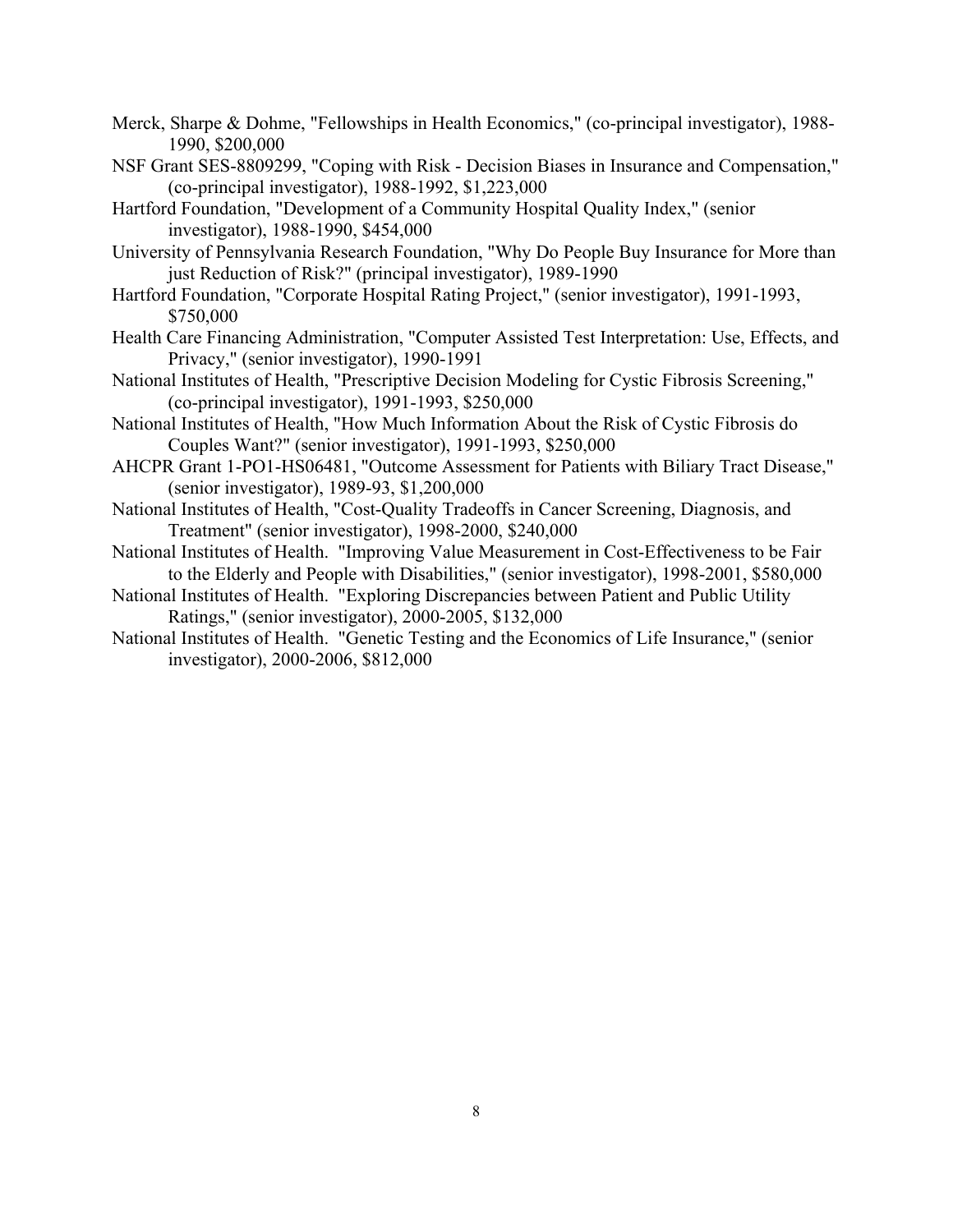## **PUBLICATIONS**

- "The nurse staffing problem: Issues and prospects," (with WJ Abernathy and N Baloff), *Sloan Management Review*, 13, 87-99 (Fall, 1971).
- "A spatial allocation model for regional health services planning," (with WJ Abernathy), *Operations Research*, 20, 629-642 (May-June, 1972).
- "Location for best service," (with WJ Abernathy), *The Logistics and Transportation Review*, 8, 5-20 (1972).
- "A three-stage manpower planning and scheduling model -- a service sector example," (with WJ Abernathy, N Baloff, and SE Wandel), *Operations Research*, 21, 693-711 (May-June, 1973).
- An integrated health services data system, (with N Baloff and JR Moore), Stanford University, 1973 (written under contract with National Center for Health Services Research and Development, DHEW).
- *The Design and Operation of the Livingston Health Services Data System*, (with N Baloff and JR Moore), Stanford University, 1973 (written under contract with National Center for Health Services Research and Development, DHEW).
- "Comparison of nurse allocation policies -- a Monte Carlo model," (with WJ Abernathy and N Baloff), *Decision Sciences*, 5, 58-72 (January, 1974).
- "The use of an information system for community health services planning and management," (with JR Moore), *Medical Care*, 12, 114-125 (February, 1975).
- "Information systems for experimental social programs -- a health services example," (with JR Moore), *Management Informatic*s, 3, 259-69 (1974).
- "Consequence evaluation in decision analytic models of medical screening, diagnosis, and treatment," *Methods of Information in Medicine*, 13, 197-203 (October, 1974).
- "A conceptual framework for nurse staffing management," (with SE Wandel), *Omega: The International Journal of Management Science*, 3, 541-50 (September-October, 1975).
- "Evaluation of nurse staffing policies using a manpower planning and scheduling model," (with SE Wandel), *Operational Research '75*, North Holland/American Elsevier, 561-80, 1975.
- "Making sense out of utilization data," (with HS Luft and JM Gianaris), *Medical Care*, 13, 838-54 (October, 1975).
- "Factors affecting the use of physicans' services in a rural community," (with HS Luft and J Morrell), *The American Journal of Public Health*, 66, 865-871 (September, 1976).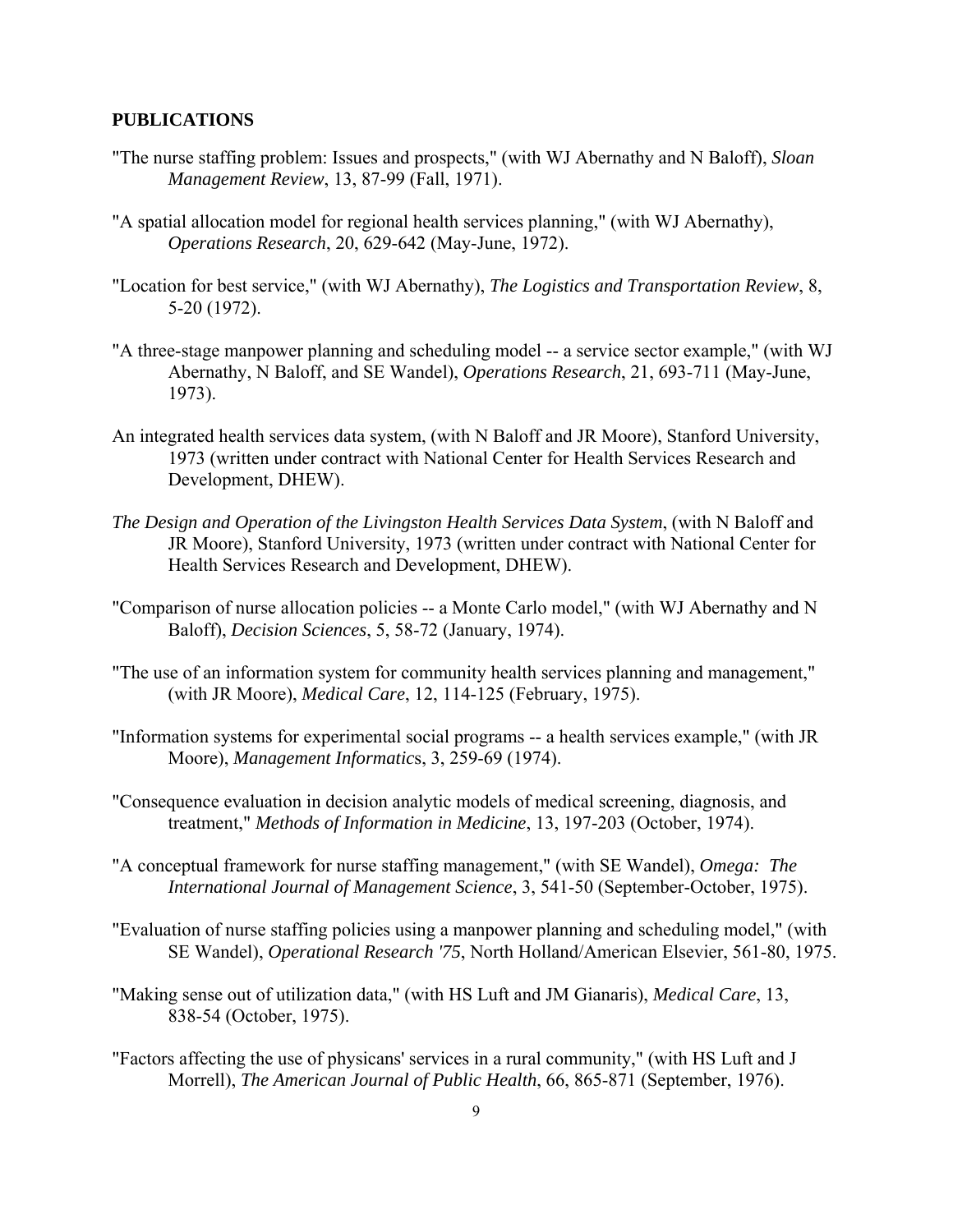- "Analysis of outpatient health care settings using new quantitative techniques," (with RC Carlson and DH Kropp), *Proceedings of the Ninth Annual Meeting of the American Institute of Decision Sciences*, Chicago (October, 1977).
- "Drug-taking compliance as an innovation-decision process," (with HC Kunreuther), *Health Services Research*, 13 (Winter, 1978).
- "The productivity potential of physicians' assistants: an integrated approach to analysis," (with D. H. Kropp and I. M. Kuhn), *Journal of Medical Systems*, 2, 123-38 (1978).
- "A re-appraisal of the productivity potential and economic benefits of physican's assistants," (with DH Kropp), *Medical Care*, 17, 592-606 (June, 1979).

Also see Comment and Response in *Medical Care*, 18, 686-90 (June, 1980).

- "Use of optimization and simulation models to analyze outpatient health care settings," (with RC Carlson and DH Kropp), *Decision Sciences*, 10, 412-33 (July, 1979).
- "Recursive optimization-simulation modeling for the analysis of ambulatory health care facilities," (with DH Kropp), *Simuletter*, 10, 43-6 (Summer, 1979).
- "Risk taking and problem context in the domain of losses: an expected utility analysis," (with PJH Schoemaker), *The Journal of Risk and Insurance*, 47, 111-32 (March, 1980).

 This article also appears as Chapter 7 in Schoemaker, PJH, *Experiments on Decisions Under Risk: The Expected Utility Hypothesis*, Boston: Martinus Nijhoff Publishing, 1980.

- "Quantitative methods for nurse staffing management," (with WP Pierskalla and SE Wandel), in D. Boldy (ed.), *Operations Research Applied to Health Services*, London: Croom Helm Ltd., 189-220, 1980.
- "Prospect theory's reflection hypothesis: a critical examination," (with PJH Schoemaker), *Organizational Behavior and Human Performance*, 25, 395-418 (1980).
- "Analysis of capacity decisions for progressive patient care facilities," (with MA Cohen and EN Weiss), *Health Services Research* 15, 145-60 (Summer, 1980).
- "Patient compliance with antihypertensive medication," (with BG Morton, JB Davis, and MJ Reichgott), *American Journal of Public Health*, 70, 1081-89 (October, 1980).
- "An analysis of regional health planning methodologies," (with MA Cohen), National Health Care Management Center, University of Pennsylvania, 1980 (written under contract with the National Center for Health Services Research, DHHS).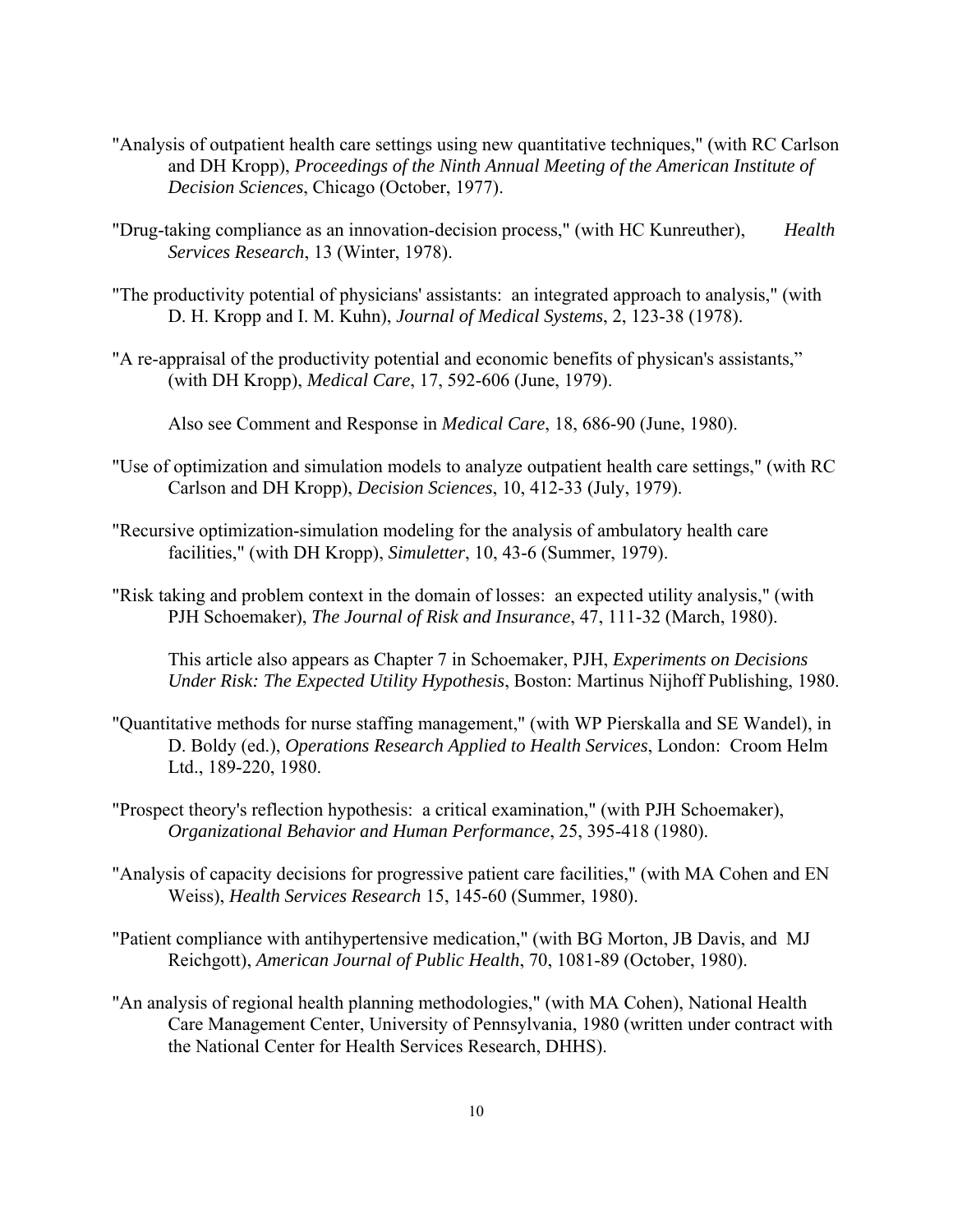"A stochastic service network model with application to hospital facilities," (with MA Cohen and EN Weiss), *Operations Research*, 29, 1-22 (January-February, 1981).

Also see erratum, *Operations Research*, 31, 601-2 (May-June, 1983).

"Sources of bias in assessment procedures for utility functions," (with HC Kunreuther and PJ H Schoemaker), *Management Science*, 28, 936-54 (August, 1982).

 This article also appears in D Bell, H Raiffa, and A Tversky (eds.), *Decision Making: Descriptive, Normative and Prescriptive Interactions*, Cambridge: Cambridge University Press, 422-42, 1988.

- "An iterative estimation and validation procedure for specification of semi-markov models with application to hospital patient flow," (with MA Cohen and EN Weiss), *Operations Research*, 30, 1082-104 (November-December, 1982).
- "Using multiple tests: series and parallel approaches," (with RD Cebul and SV Williams), *Clinics in Laboratory Medicine*, 2, 871-90 (December, 1982).
- "Derived thresholds: determining the diagnostic probabilities at which clinicians initiate testing and treatment," (with JM Eisenberg), *Medical Decision Making*, 3, 155-68 (1983).
- "Health insurance choice under competition: will consumers choose what is expected?" (with HC Kunreuther, JS Schwartz, and SV Williams), *Inquiry*, 21, 349-60 (1984).
- "Probability versus certainty equivalence methods in utility measurement: are they equivalent," (with PJH Schoemaker), *Management Science*, 31, 1213-31 (October,1985).
- Review of *Decision Making and Control for Health Administration* by DM Warner, DC Holloway, and KL Grazier, *Journal of Health Administration Education*, 3, 396-397 (1985).
- "Clinical guidelines for using two dichotomous tests," (with RD Cebul and SV Williams), *Medical Decision Making*, 6, 68-78 (1986).
- "Multiple Test Analyzer (MTA): A microcomputer program for determining preferred strategies with two diagnostic tests," (with R Greene, RD Cebul, and SV Williams), *Medical Decision Making*, 6, 79-84 (1986).
- "Comparing aggregate estimates of derived thresholds for clinical decisions," (with MJ Young, JM Eisenberg, and SV Williams), *Health Services Research*, 20, 763-80 (February, 1986).

 This article also appears in GH DeFriese, TC Ricketts III, and JS Stein (eds.), *Methodological Advances in Health Services Research*, Ann Arbor: Hospital Administration Press, 239-56, 1989.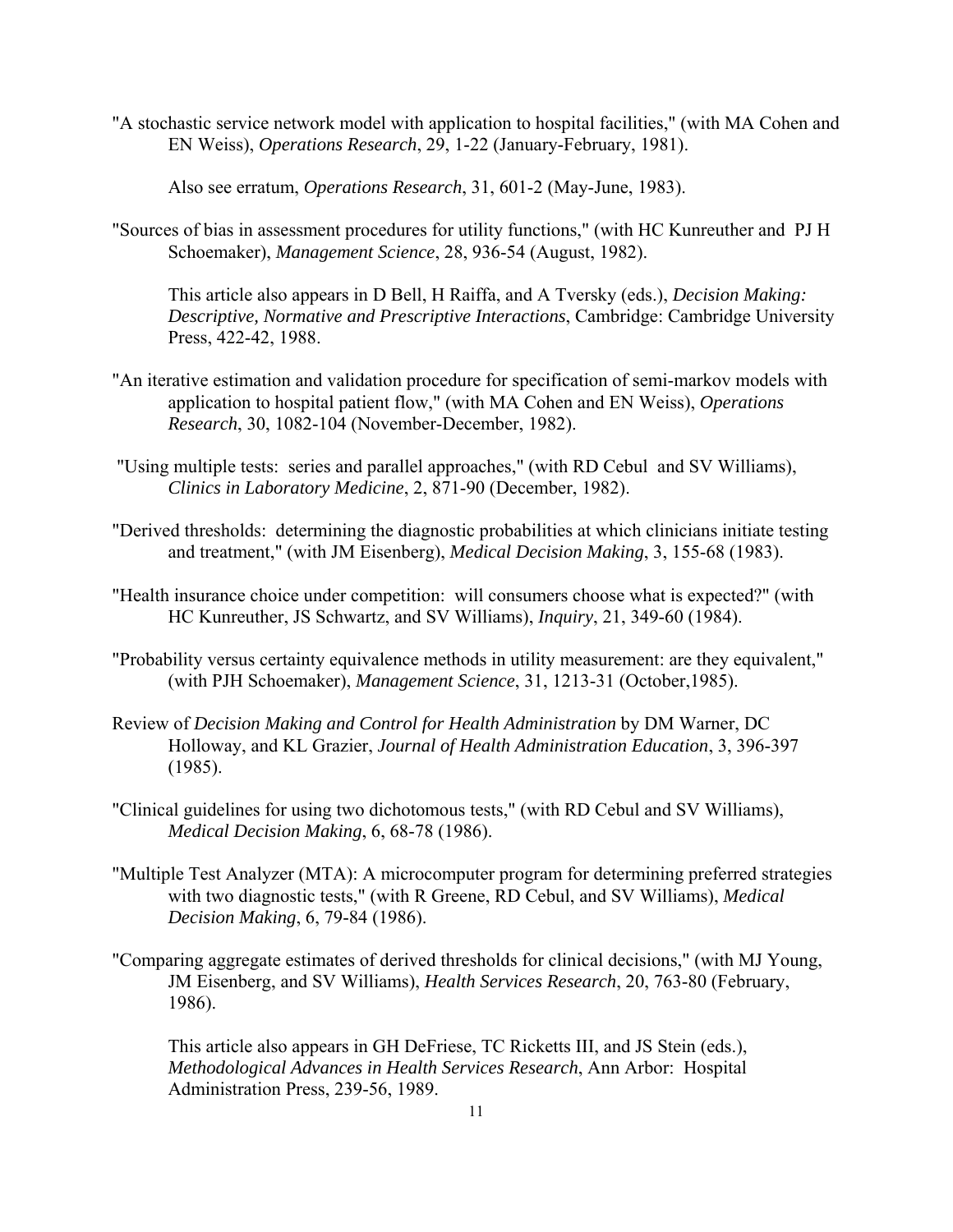- "Vertically-Integrated systems in the 1980's," (with LM Hack), *Center for the Study of Aging Newsletter*, 8:1, 1986.
- "Do cardiologists have higher thresholds for recommending coronary arteriography than family physicians," (with MJ Young, JM Eisenberg, L Fried, and SV Williams), *Health Services Research*, 22, 623-635 (December, 1987).

 This article also appears in GH DeFriese, TC Ricketts III, and JS Stein (eds.), *Methodological Advances in Health Services Research*, Ann Arbor: Hospital Administration Press, 257-69, 1989.

- "Heuristics and biases in diagnostic reasoning: I. Priors, error costs, and test accuracy," (with J Baron), *Organizational Behavior and Human Decision Processes*, 41, 259-79 (1988).
- "Clinical reasoning and cognitive processes," (with J Baron), *Medical Decision Making*, 7, 203- 11 (Oct.-Dec., 1987).

 Also see Comment and Response in *Medical Decision Making*, 8, 310-11 (Oct.-Dec., 1988).

"The importance of considering single testing when two tests are available," (with RD Cebul and SV Williams), *Medical Decision Making*, 7, 212-19 (Oct.-Dec., 1987).

 Also see Comment and Response in *Medical Decision Making*, 8, 223-225 (July-Sept., 1988).

- "Heuristics and biases in diagnostic reasoning: II. Congruence, information and certainty," (with J Baron and J Beattie), *Organizational Behavior and Human Decision Processes*, 42, 88- 110 (1988).
- "Measuring the economic impact of perioperative total parenteral nutrition: principles and design," (with J Eisenberg, H Glick, A Hillman, J Baron, S Finkler, R Lavizzo-Mourey, and G Buszby), *American Journal of Clinical Nutrition*, 47, 382-91 (February, 1988).
- "Outcome bias in decision evaluation," (with J Baron), *Journal of Personality and Social Psychology*, 54, 569-79 (1988).
- "The single-cutoff trap: implications for interpreting diagnostic tests," (with MJ Young, LS Fried, J Eisenberg, and S Williams), *Medical Decision Making*, 9, 176-80 (July-Sept., 1989).
- "Methods for pricing the technical component of diagnostic tests," (with M Pauly, J Eisenberg, J Highland, and M Radany), University of Pennsylvania, 1989 (written under contract with the Health Care Financing Administration).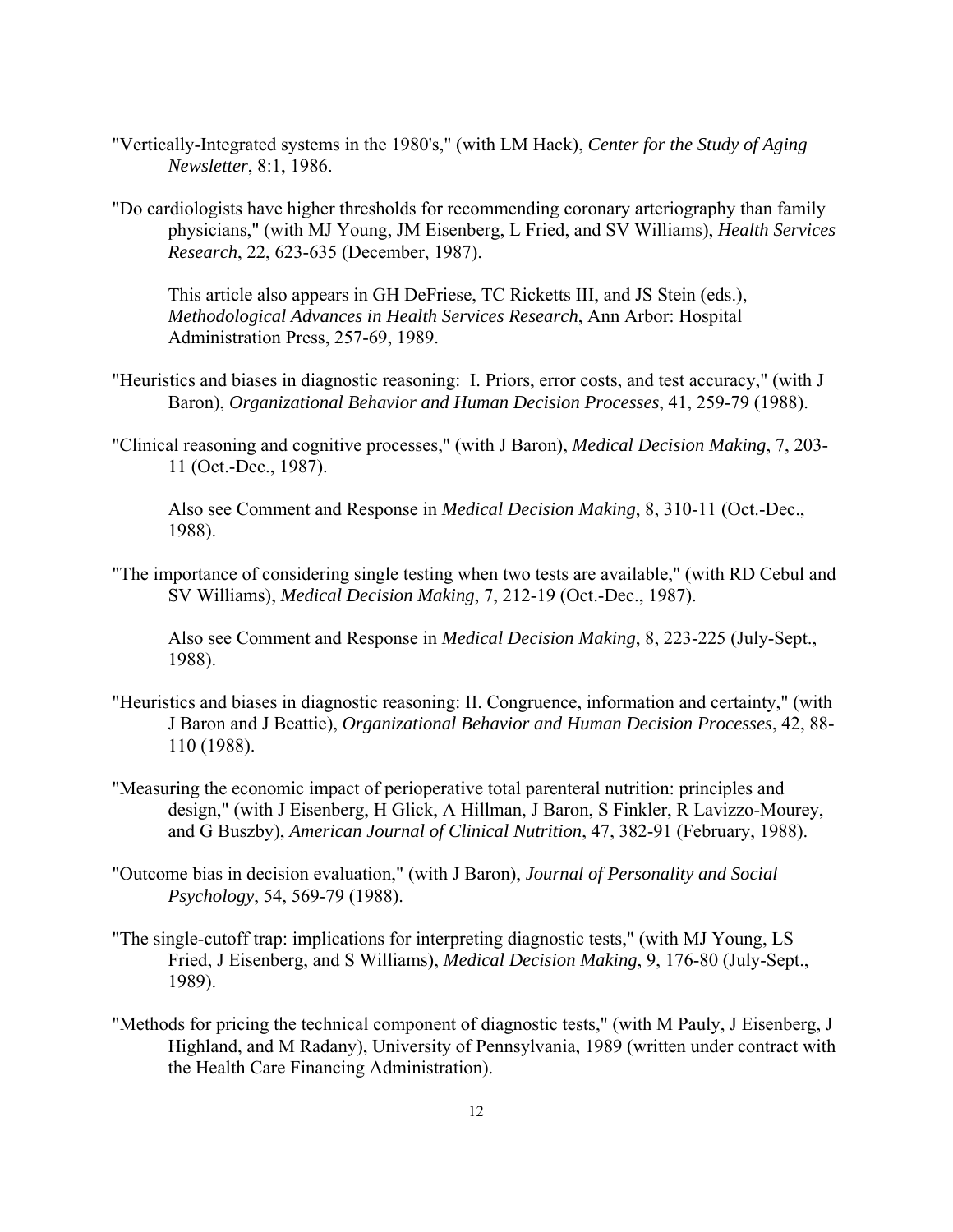- "Knowing for the sake of knowing: the value of prognostic information," (with D Asch and J Patton), *Medical Decision Making*, 10, 47-57 (Jan.-March, 1990).
- "Operations research as a strategic management tool," in S Rovin and L Ginsberg (eds.), *Managing Hospitals*, San Francisco: Jossey-Bass Inc., 112-137, 1991.
- "Prognostic information versus accuracy," (with D Asch and J Patton), *Medical Decision Making*, 11, 45-47 (Jan.-March, 1991).
- "Sensitivity analysis in medical decision making: a direct line to linear programming," *Medical Decision Making*, 11, 57-60 (Jan.-March, 1991).
- "Utility measurement: signal, noise, and bias," (with PJH Schoemaker), *Organizational Behavior and Human Decision Processes*, 52, 397-424 (1992).
- "Judgment by outcomes: when is it justified?" (with J Baron), *Organizational Behavior and Human Decision Processes*, 53, 89-93 (1992).
- "Assessing physicians' estimates of the probability of coronary artery disease: the influence of patient characteristics," (with K Schulman, J Escarce, J Eisenberg, M Young, D McCarthy, and S Williams), *Medical Decision Making*, 12, 109-14 (1992).
- "A model for making project funding decisions at the National Cancer Institute," (with N Hall, L Kessler, and C Stotts), *Operations Research*, 40, 1040-52 (1992).
- "Reporting the results of cystic fibrosis carrier screening," (with D Asch, J Patton, and M Mennuti), *American Journal of Obstetrics and Gynecology*, 168, 1-6 (1993).

 Reprinted in part in F Cunningham, P MacDonald, N Gant, K Leveno, and L Gilstrap III, *Obstetrics*, 19<sup>th</sup> Edition, Norwalk: Appleton-Lange, 945 (1993).

 Also see Comment and Reply in *American Journal of Obstetrics and Gynecology*, 169, 1358-9 (1993).

"Framing, probability distortions, and insurance decisions," (with E Johnson, J Meszaros, and H Kunreuther), *Journal of Risk and Uncertainty*, 7, 35-51 (1993).

This article also appears in D Kahneman and A Tversky (eds.), *Choices, Values, and Frames*, Cambridge: Cambridge University Press, 224-40, 2000.

- "Framing effects in the evaluation of multiple risk reduction," (with I Ritov and J Baron), *Journal of Risk and Uncertainty*, 6, 145-59 (1993).
- "Variation in physicians' decision-making thresholds in management of sexually transmitted disease," (with W Winkenwerder, BD Levy, JM Eisenberg, SV Williams, and MJ Young), *Journal of General Internal Medicine*, 8, 369-73 (1993).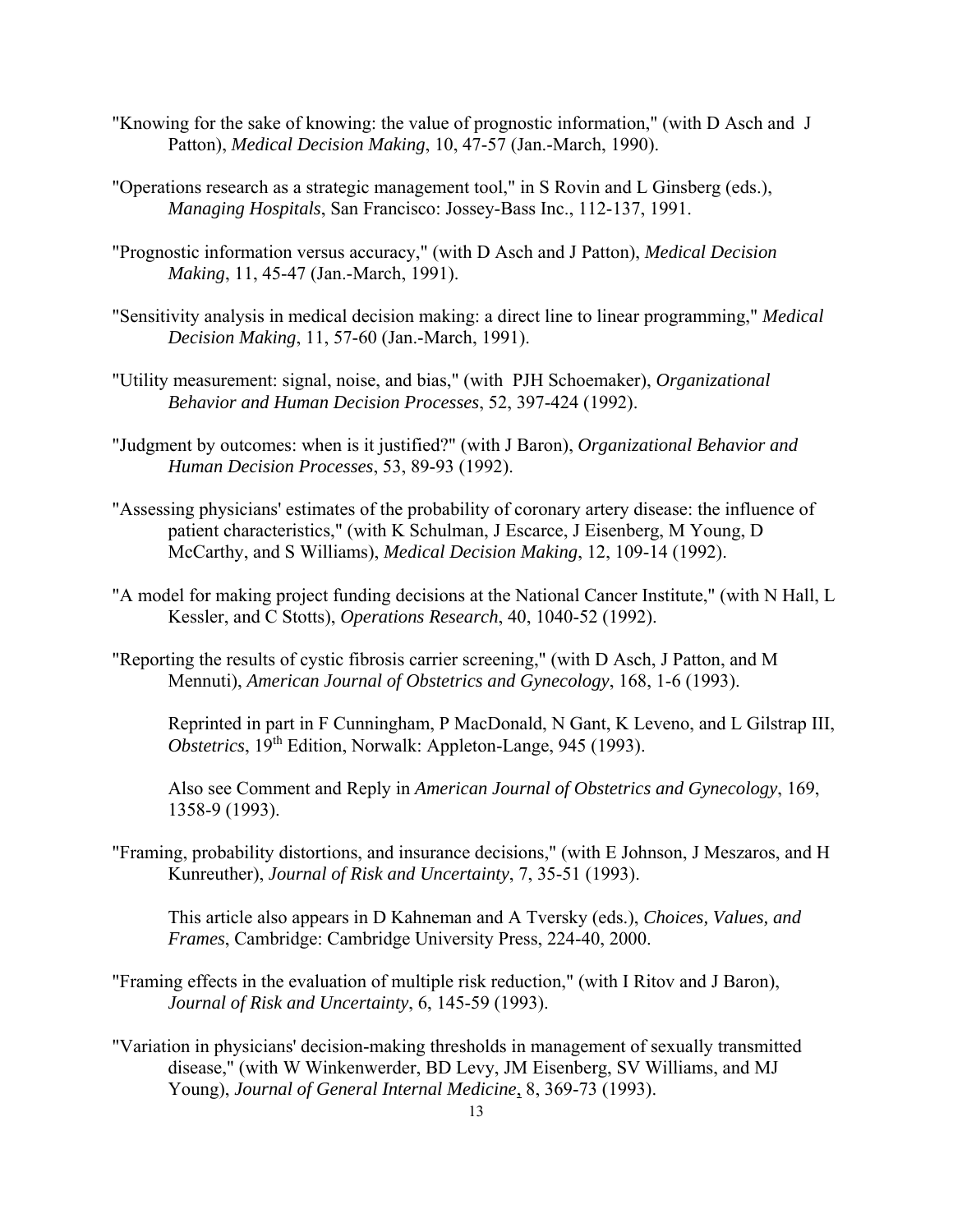- "The roles of altruism, free riding, and bandwagoning in vaccination decisions," (with D Asch, T Thumasathit and J Meszaros), *Organizational Behavior and Human Decision Processes*, 59, 177-87 (1994).
- "CE-PE bias and probability level: an anchoring model of their interactions," (with PJH Schoemaker), in *Models and Experiments on Risk and Rationality*, M Machina and B Munier (eds.), Kluwer Academic Publishers, 35-55, 1994.
- "Judgment by outcomes: when is it warranted?" (with J Baron), *Organizational Behavior and Human Decision Processes*, 62, 127 (1995).
- "Omission bias and pertussis vaccination," (with D Asch, J Baron, H Kunreuther, J Meszaros, I Ritov, and M Spranca), *Medical Decision Making*, 14, 118-24 (1994).
- "Awarding contracts at the National Institutes of Health: a sensitivity analysis of the critical parameters," (with RC Stotts, L Kessler, N Hall, and J Gruman), *International Transactions in Operational Research*, 1, 117-24 (1994).
- "Psychological determinants of decision attitude," (with J Beattie, J Baron and M Spranca), *Journal of Behavioral Decision Making*, 7, 129-44 (1994).
- "Moral hazard, risk seeking, and free riding in insurance markets," (with L Berger), *Journal of Risk and Uncertainty*, 9, 173-86 (1994).
- "Why some health policies don't make sense at the bedside," (with D Asch), *Annals of Internal Medicine*, 122, 846-50 (1995).
- "Cognitive processes and the decisions of some parents to forego pertussis vaccination for their children," (with J Meszaros, D Asch, J Baron, H Kunreuther, and J Schwartz), *Journal of Clinical Epidemiology*, 49, 697-703 (1996).
- "Maximizing your chance of winning: the long and short of it revisited," (with PJH Schoemaker), *Organizational Behavior and Human Decision Processes*, 65, 194-200 (1996).
- "Genetic screening for reproductive planning: methodologic and conceptual issues in policy analysis," (with D Asch, M Pauly, J Patton, M Jedrziewski, and M Mennuti), *American Journal of Public Health*, 86, 684-90 (1996).
- "Individual choice in spending accounts: can we rely on employees to choose well?" (with M Schweitzer and D Asch), *Medical Care*, 34, 583-93 (1996).
- "Measuring hospital outcomes from a buyer's perspective," (with M Pauly, D Brailer, G Kroch, O Even-Shosan, and S Williams), *American Journal of Medical Quality*, 11, 112-22 (1996).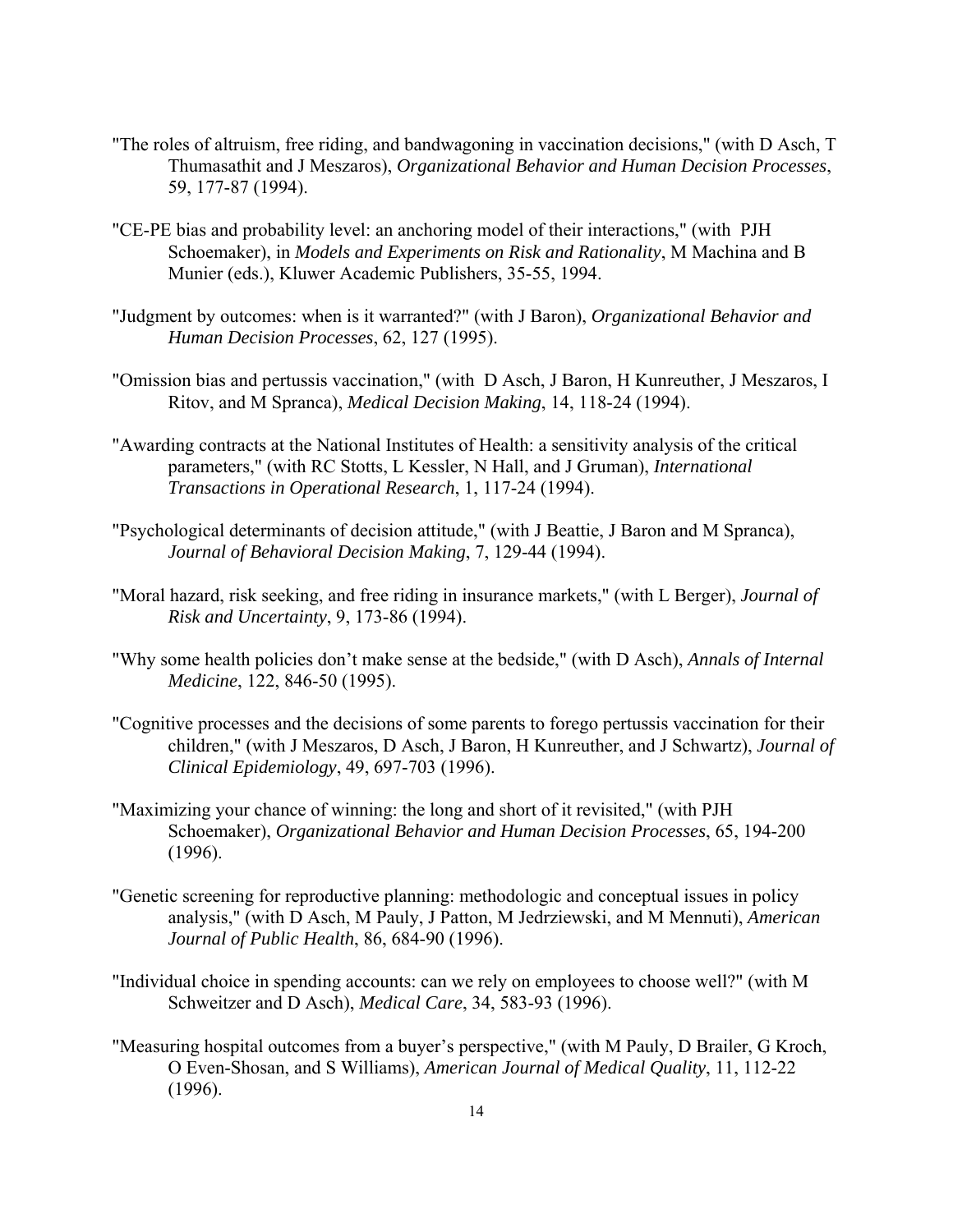- "Undercontribution bias in health care spending account decisions," (with M Schweitzer), *Benefits Quarterly*, 13, 36-45 (1997).
- "The limits of boardroom thinking at the bedside," (with D Asch), *Journal of Evaluation in Clinical Practice*, 3, 1 (1997).
- "The three-salesmen conundrum in medicine," (with DA Asch), *Lancet*, 350, 1393-4 (1997).

 Also see "The illusion of deterministic rules," (with DA Asch), [letter], *Annals of Internal Medicine*, 127, 165-6, (1997).

- "Public preferences for prevention versus cure," (with PA Ubel, M Spranca, M. DeKay, and DA Asch), *Medical Decision Making*, 18, 141-8 (1998).
- "Carrier screening for cystic fibrosis: costs and clinical outcomes," (with D Asch, M DeKay, M Pauly, J Patton, M Jedrziewski, F Frei, R Giardine, J Kant, and M Mennuti), *Medical Decision Making*, 18, 202-12 (1998).
- "Comparison of sputum microscopy vs. nucleic acid amplification for the presumptive diagnosis of pulmonary tuberculosis," (with M Burken, J Shea, C Johnson, and D Asch), *Clinical Performance and Quality Health Care*, 6, 53-9 (1998).
- "Avoidable errors in health policy analysis," (with D Asch), *Journal of General Internal Medicine*, 13, 762-7 (1998).
- "The public's attitudes toward incentives for organ donation," (with JD Jasper, C Nickerson, and D Asch), *Transplantation Proceedings*, 31, 2181-4 (1999).
- "Estimating adverse selection costs from genetic testing for breast and ovarian cancer: the case of life insurance," (with K Subramanian, J Lemaire, M Pauly, K Armstrong, and D Asch), *Journal of Risk and Insurance*, 66, 531-50 (1999). *Winner, Robert C. Witt Research Award for the best paper published in 1999 by the American Risk and insurance Association.*
- "Determinants of priority for risk reduction: the role of worry," (with J Baron and H Kunreuther), *Risk Analysis*, 20, 413-27 (2000).
- "Further explorations of medical decisions for individuals and for groups," (with ML DeKay, CAE Nickerson, PA Ubel, MD Spranca, and DA Asch), *Medical Decision Making*, 20, 39-44 (2000).
- "A change of heart: unexpected responses to medical testing," (with DA Asch), in S Hoch and H Kunreuther, *Wharton on Decision Making*, New York: Wiley, 2001.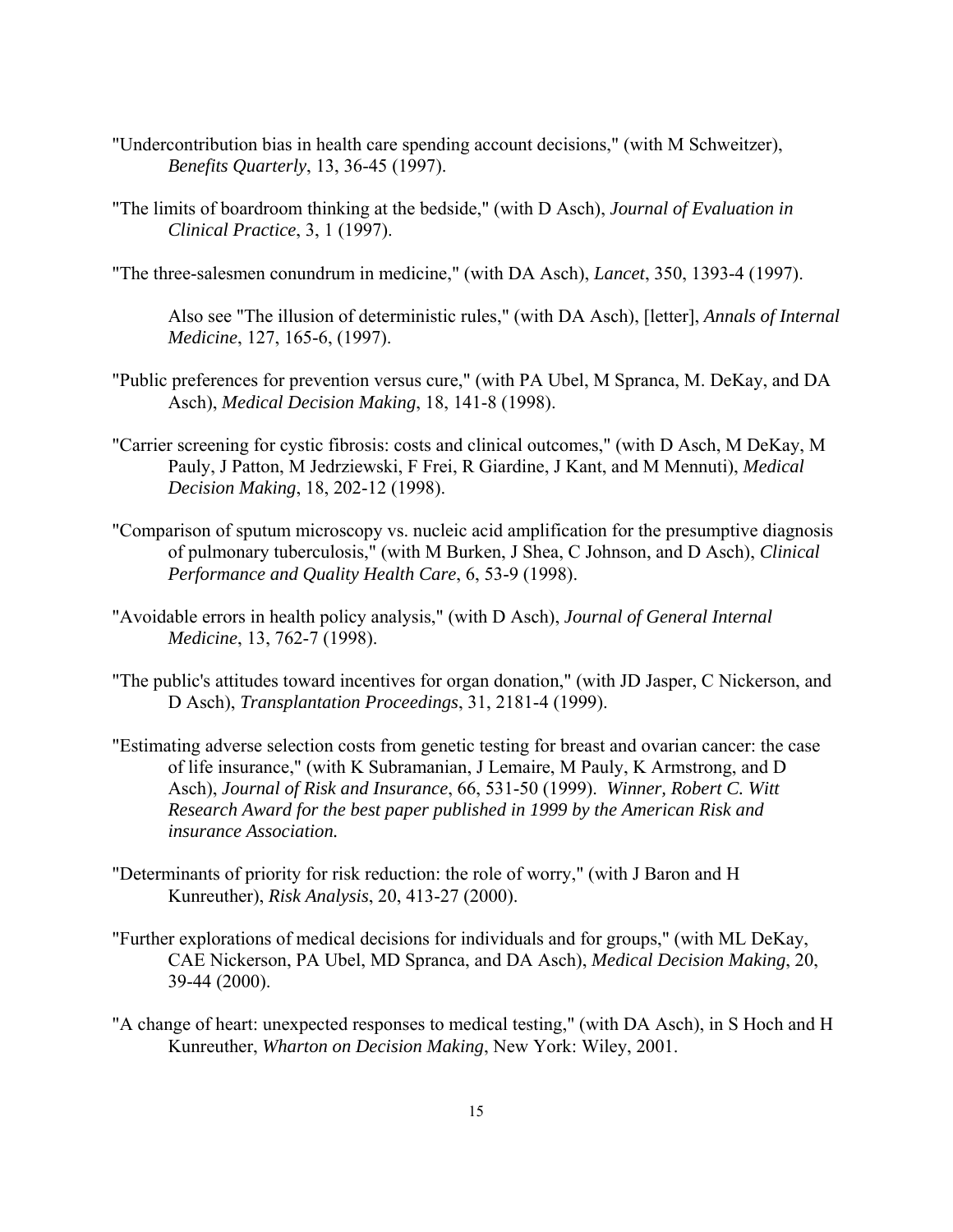- "Do nonpatients underestimate the quality of life associated with chronic health conditions because of a focusing illusion? (with P Ubel, G Loewenstein, J Baron, T Mohr, D Asch, and C Jepson), *Medical Decision Making*, 21, 190-9 (2001).
- "The role of physicians' recommendations in medical treatment decisions," (with A Gurmankin, J Baron, and P Ubel), *Medical Decision Making*, 22, 262-72 (2002).
- "The influence of cost-effectiveness information on physicians' cancer screening recommendations," (with P Ubel, C Jepson, J Baron, and D Asch), *Social Science and Medicine*, 56, 1727-36 (2003).
- "When money is saved by reducing health care costs, where do physicians think the money goes? (with D Asch, C Jepson, J Baron, and P Ubel), *American Journal of Managed Care*, 9, 438-42, (2003).
- "Price elasticity of demand for term life insurance and adverse selection," (with M Pauly, K Withers, K Subramanian-Viswanathan, J Lemaire, K Armstrong, and D Asch), Paper 9925, National Bureau of Economic Research, Cambridge, MA (2003).
- "Life insurance and breast cancer risk assessment: adverse selection, genetic testing decisions, and discrimination," (with K Armstrong, B Weber, G FitzGerald, M Pauly, J Lemaire, K Subramanian, and D Asch), *American Journal of Medical Genetics*, 120A, 359-64, (2003).
- "Public response to cost-quality tradeoffs in clinical decisions" (with MC Beach, D Asch, C Jepson, T Mohr, S McMorrow, and P Ubel), *Medical Decision Making*, 23, 369-78, (2003).
- "Incremental and average cost-effectiveness ratios: will physicians make a distinction?" (with D Asch, C Jepson, J Baron, P Ubel), *Risk Analysis*, 23, 81-9, (2003).
- "The validity of person tradeoff measurements: a randomized trial of computer elicitation versus face-to-face interview," (with LJ Damschroder, J Baron, DA Asch, C Jepson, and PA Ubel), *Medical Decision Making*, 24, 170-180, (2004).
- "In a mailed physician survey, questionnaire length had a threshold effect on response rate," (with C Jepson, DA Asch, and PA Ubel), *Journal of Clinical Epidemiology* 58, 103-105  $(2005)$ .
- "Are medical treatments for individuals and groups like single-play and multiple-play gambles?" (with ML Dekay, MD Spranca, PA Ubel, and DA Asch), *Judgment and Decision Making*, 1, 134-145 (2006).
- "Distorting the probability of treatment success to justify treatment decisions," (with A Gurmankin), *Organizational Behavior and Human Decision Processes*, 101, 52-58 (2006).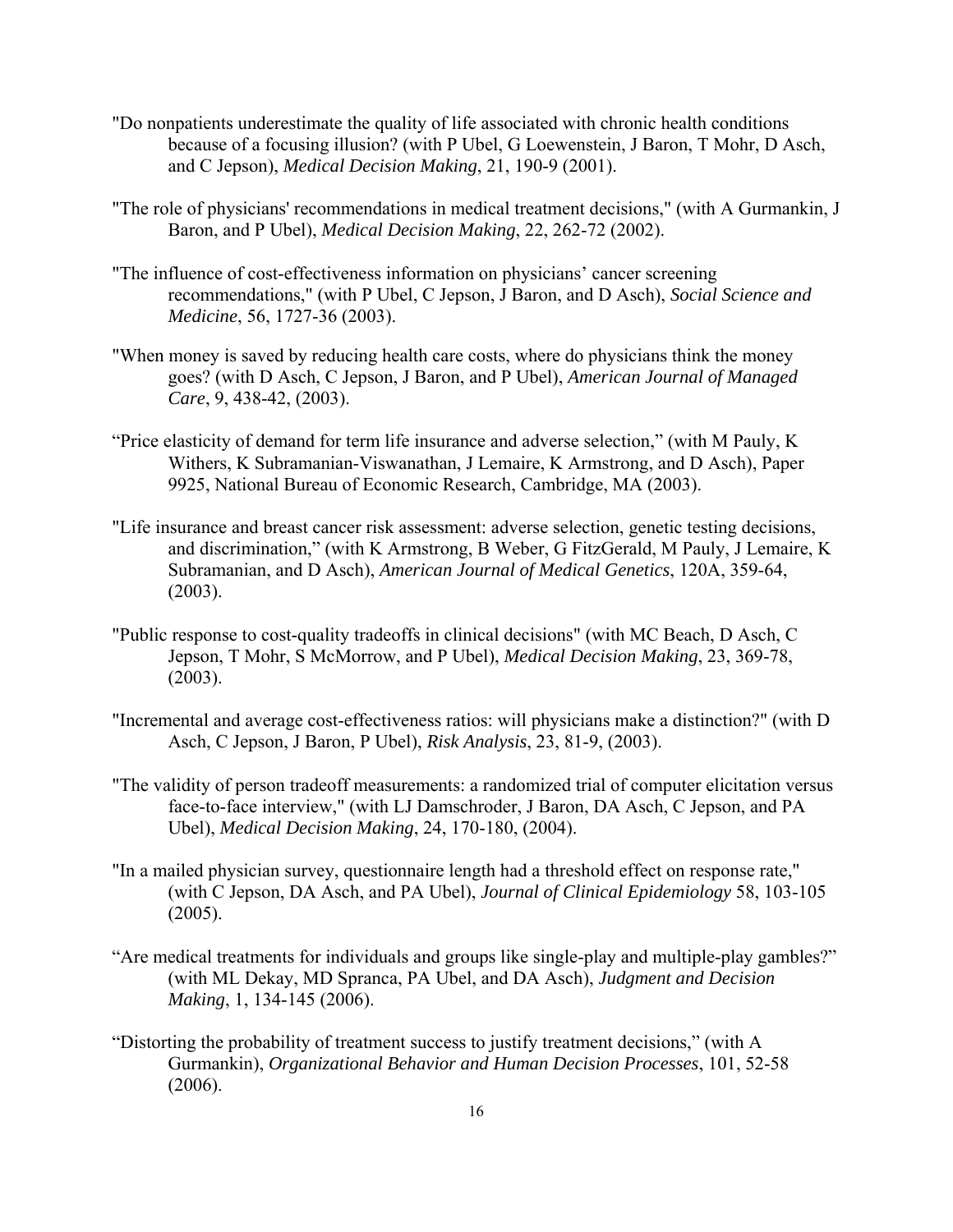- "Promises and lies: restoring violated trust," (with M Schweitzer and E Bradlow), *Organizational Behavior and Human Decision Processes*, 101, 1-19 (2006).
- "Adverse Selection in Term Life Insurance Purchasing due to the BRCA genetic test and elastic demand," (with K Viswanathan, J Lemaire, K Withers, K Armstrong, A Baumritter, M Pauly, and D Asch), *Journal of Risk and Insurance*, 74, 65-86 (2007).
- "Value-induced bias in medical decision making," (with A Gurmankin-Levy), *Medical Decision Making*, 28, 269-276 (2008).
- "Errors and mistakes in clinical decision making," in LM Hack and J Gwyer, Evidence into Practice: Integrating Judgment, Values, and Research, Philadelphia: FA Davis, 2013.
- "Where are lifesaving automated external defibrillators located and how hard is it to find them in a large urban city?" (with AC Leung, DA Asch, KN Lozada, O Sanisch, JM Asch, N Becker, HM Griffis, F Shofer, S Hill, CC Branas, G Nichol, LB Becker, and RM Merchant), *Resuscitation*, 84, 910-14 (2013).
- "A crowdsourcing innovation challenge to locate and map automated external defibrillators," (with RM Merchant, DA Asch, HM Griffis, S Hill, O Saynisch, AC Leung, JM Asch, K Lozada, LD Nadkarni, A Kilaru, CC Branas, EM Staone, L Starr, F Shofer, G Nichol, and LB Becker), *Circulation: Journal of the American Heart Association*, 6, 229-236 (2013).
- "Using a mobile app and mobile workforce to validate data about emergency public health resources," (with AM Chang, AC Leung, O Saynisch, H Griffis, S Hill, LB Becker, DA Asch, A Seidman, and RM Merchant), *Emergency Medicine Journal*, 3, 545-548 (2014).
- "Hidden in plain sight: a crowdsourced public art contest to make automated external defibrillators more visible," (with RM Merchant, HM Griffis, YP Ha, AS Kilaru, AM Sellers, S Hill, E Kramer-Golinkoff , L Nadkarni, MM Debski, KA Padrez, LB Becker, and DA Asch), *American Journal of Public Health*, 104, 2306-2312 (2014).
- "Use of social media across US hospitals: Descriptive analysis of adoption and utilization," (with H Griffis, AS Kilaru, RM Werner, DA Asch, S Hill, YP Ha, A Sellers, K Mahoney, C Wong, and RM Merchant), *Journal of Medical Internet Research*, 16, e264 (2014).

## **WORKING PAPERS**

"Formalization of the Health Belief Model: Measuring Health Beliefs in Compliance Studies"

"Health Services Research and Health Policy Formulation," (with W.Pierskalla)